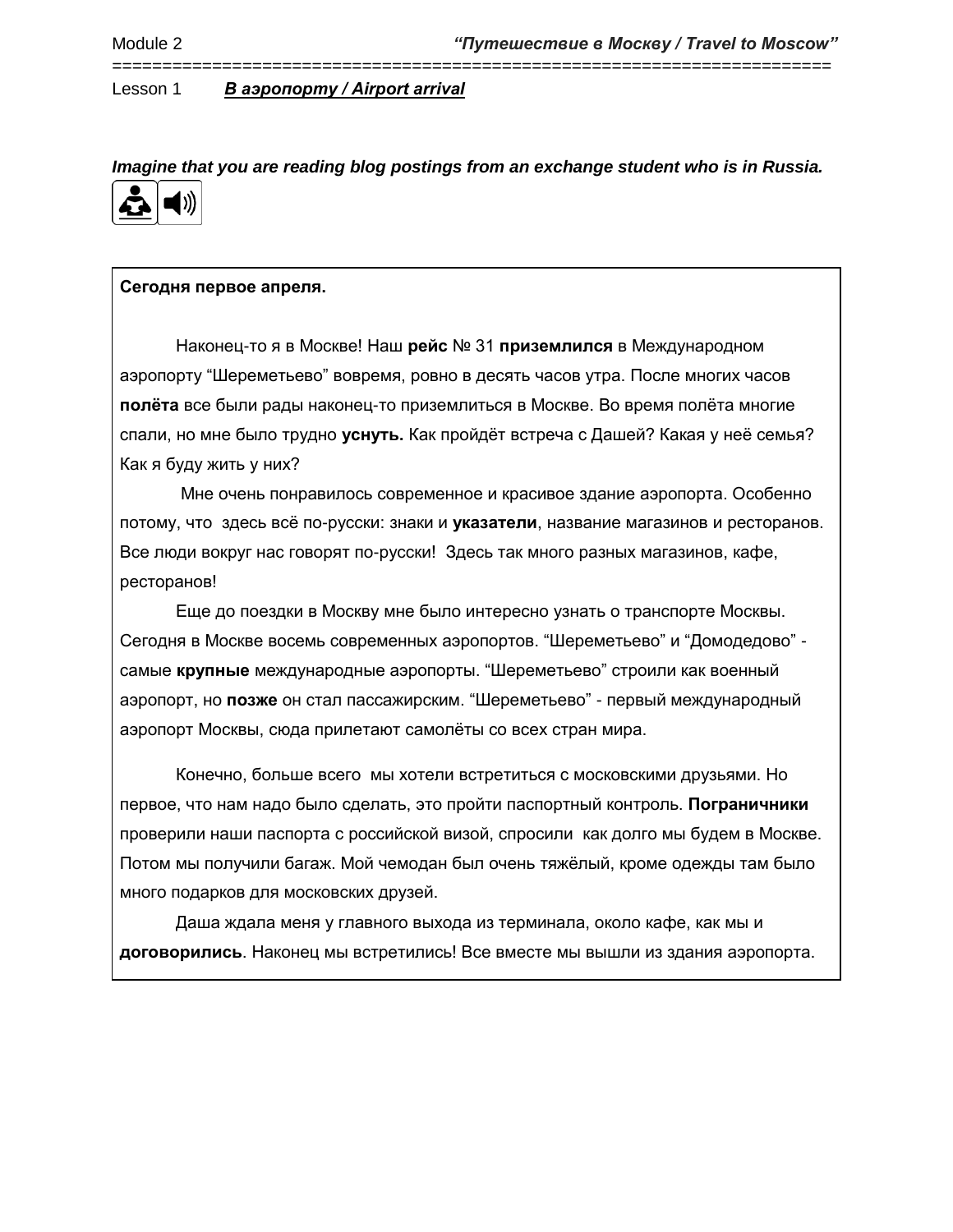# **Comprehension Checks**

| Упражнение 1 |  |  |  |  |  |
|--------------|--|--|--|--|--|
|              |  |  |  |  |  |

# **Type of activity: Yes/No**

========================================================================

Instruction: Based on the text from the American student, check the box for **да** or **нет**.

- 1. Ученик написал письмо первого июня.
- 2. Летали на самолёте десять часов.
- 3. Ученик много спал во время полёта.
- 4. Ученику понравился аэропорт Шереметьево.
- 5. Даша ждала ученика из Америки в ресторане.
- 6. Раньше Шереметьево был военным аэропортом.
- 7. Аэропорт Домодедово крупный московский аэропорт.
- 8. Домодедово международный аэропорт.

| Да      | Нет      |
|---------|----------|
| Да      | Нет      |
| Да ____ | Нет $\_$ |
| Да      | Нет      |
| Да      | Нет      |
| Да      | Нет      |
| Да      | Нет      |
| Да      | Нет      |

# **Упражнение 2 Graphic Organizer**

Directions: Read the blog posting text about the arrival in Moscow and then put words from the text into the appropriate categories in this organizer. Work with a partner to share your responses.

| Категория                                          | Слова |
|----------------------------------------------------|-------|
| Московские аэропорты                               |       |
| Самолёт                                            |       |
| Что можно увидеть в аэропорту                      |       |
| Что нужно пассажиру, который прилетел<br>в Москву? |       |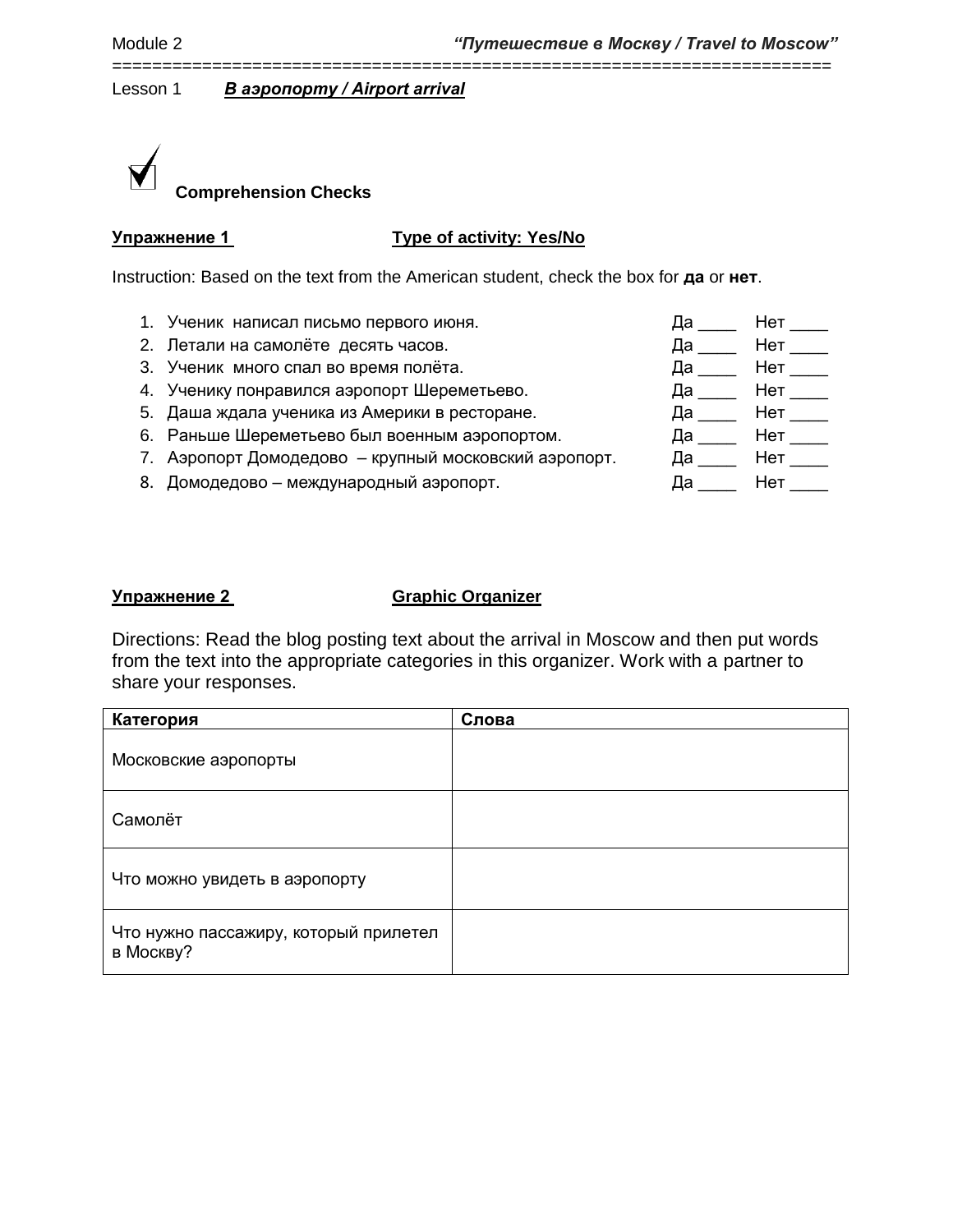# **Упражнение 3** Оur Airport

Share information with your host family to describe the airport nearest to where you live in the US. Tell your host family as much as you can about the nearest airport to your home in the US. Your description should include answers to the following questions.

========================================================================

У Вас в городе есть аэропорт? Если нет, где находится ближайший аэропорт?

Как называется аэропорт, откуда обычно улетают жители твоего города?

Сколько времени надо ехать от твоего дома до аэропорта?

Как можно описать ваш аэропорт? (большой, современный, военный, домашний, международный)

Что можно увидеть в аэропорту?

**Упражнение 4 Ping Pong Rally** 

Directions: Based on what you have learned about the arrival in Moscow, work with a partner to exchange statements about the arrival, using information from the text. Take turns making brief statements, one simple phrase or sentence at a time, based on the text. You may use random order if necessary in reporting information from the text – or you may try to build responses to previous statements. Try to keep the rally going as long as you can without repeating information.

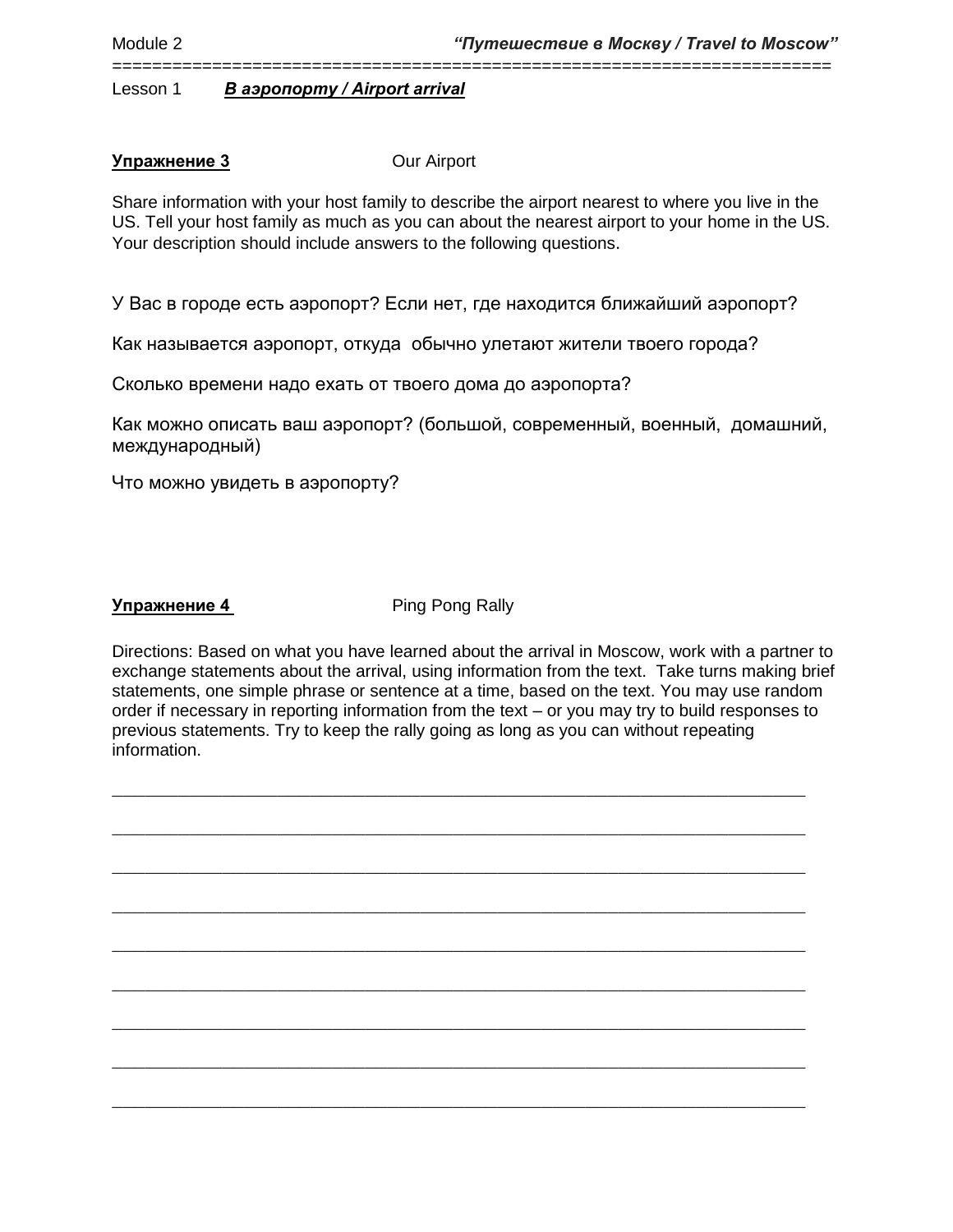# **STUDENT PROGRAM LEARNING PLAN**



 $\sim$ 

*For step-by-step help in completing this document, please see the accompanying [annotated](https://startalk.umd.edu/public/system/files/resources/studentprogramannotatedlearningplan.pdf)  [learning plan](https://startalk.umd.edu/public/system/files/resources/studentprogramannotatedlearningplan.pdf) and sample learning plans.*

========================================================================

| Date:                                                                                                                                                                                                                                                                                                              | <b>Grade Range of Learners:</b>                                         | Pre-college<br>students | Targeted Performance Level: IM                                                                             |  |  |  |
|--------------------------------------------------------------------------------------------------------------------------------------------------------------------------------------------------------------------------------------------------------------------------------------------------------------------|-------------------------------------------------------------------------|-------------------------|------------------------------------------------------------------------------------------------------------|--|--|--|
| Time Allotted for This Learning Plan:                                                                                                                                                                                                                                                                              | 90 min                                                                  |                         |                                                                                                            |  |  |  |
| Lesson Can-Do Statements                                                                                                                                                                                                                                                                                           | (column 2) that are appropriate for and specific to this learning plan. |                         | Identify specific Lesson Can-Do statement(s) from the Program Can-Do statements in the Curriculum Template |  |  |  |
| I can understand the main idea of a short and simple text when the topic is familiar. (IR)<br>I can understand a simple posting (message) about a familiar topic. (IR)<br>I can present information on most familiar topics using a series of simple sentences. (PS)<br>I can talk with someone about travel. (IS) |                                                                         |                         |                                                                                                            |  |  |  |

*Indicate what learners need to know and understand to meet the Lesson Can-Do statements above.* 

|                                                                                             | Culture |  | Content                                                                |  | Language                                         |
|---------------------------------------------------------------------------------------------|---------|--|------------------------------------------------------------------------|--|--------------------------------------------------|
| <b>Transport peculiarities in</b><br><b>Moscow</b><br>Russian perspectives on air<br>travel |         |  | <b>Moscow airport description</b><br><b>History of Moscow airports</b> |  | полет, рейс, самолет,<br>пограничники, указатели |

| <b>EPISODE #1</b>                                                                             | 30<br>Number of minutes<br>for this episode:                                                                                                                             |
|-----------------------------------------------------------------------------------------------|--------------------------------------------------------------------------------------------------------------------------------------------------------------------------|
| STAGE 1<br>Lesson Can-Do Statement(s) Addressed: See box<br>above                             | STAGE 2<br><b>Check for Learning</b><br>Task or activity learners will do to provide evidence<br>that they are making progress toward the Lesson<br>Can-Do statement(s). |
| I can understand the main idea of a short and<br>simple text when the topic is familiar. (IR) | Learners will complete a "Yes/No Formative"<br><b>Assessment Activity"</b>                                                                                               |

# **STAGE 3**

# **Enabling Activities**

*Tasks that lead learners to demonstrate what they can do with what they know.*

Based on the text from the American student, learners will answer questions after the text and will check the box for **да** or **нет**.

# **Differentiation Strategies**

*Adjustments to instruction or activities to meet learner needs based on age, readiness, process, or output.*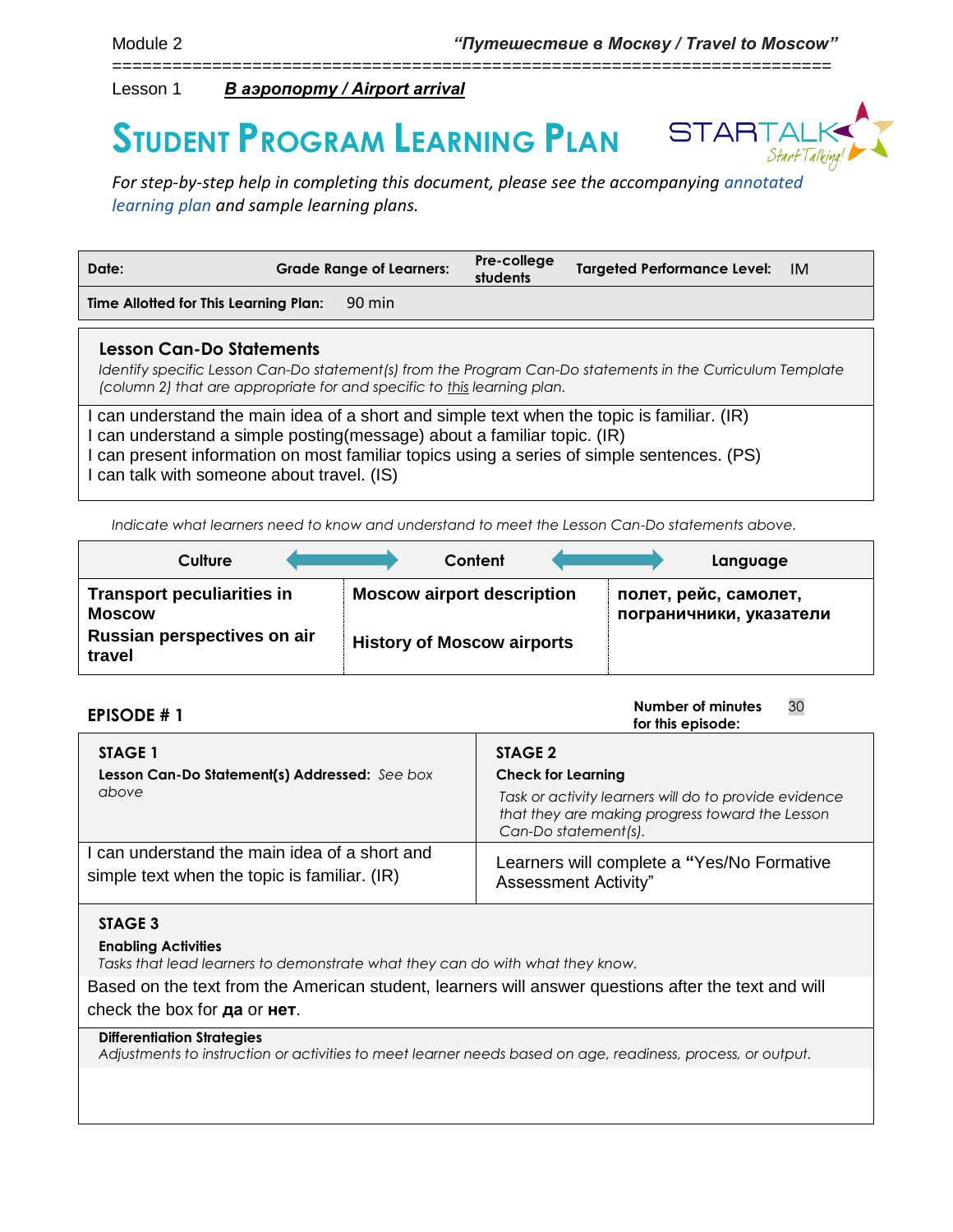========================================================================

Lesson 1 *В аэропорту / Airport arrival* 

| <b>EPISODE #2</b>                             | 20<br>Number of minutes<br>for this episode:                                                                                     |  |  |
|-----------------------------------------------|----------------------------------------------------------------------------------------------------------------------------------|--|--|
| STAGE 1                                       | STAGE 2                                                                                                                          |  |  |
| Lesson Can-Do Statement(s) Addressed: See box | <b>Check for Learning</b>                                                                                                        |  |  |
| above                                         | Task or activity learners will do to provide evidence<br>that they are making progress toward the Lesson<br>Can-Do statement(s). |  |  |
| can understand a simple posting (message)     | Learners will fill in the Graphic Organizer after                                                                                |  |  |
| about a familiar topic. (IR)                  | reading the blog posting                                                                                                         |  |  |
|                                               |                                                                                                                                  |  |  |

# **STAGE 3**

#### **Enabling Activities**

*Tasks that lead learners to demonstrate what they can do with what they know.*

Learners read the blog posting text about the arrival in Moscow and then put words from the text into the appropriate categories in this organizer. learners will also work with a partner to share their responses.

#### **Differentiation Strategies**

*Adjustments to instruction or activities to meet learner needs based on age, readiness, process, or output.*

| <b>EPISODE #3</b>                                                 | 20<br>Number of minutes<br>for this episode:                                                                                                                             |
|-------------------------------------------------------------------|--------------------------------------------------------------------------------------------------------------------------------------------------------------------------|
| STAGE 1<br>Lesson Can-Do Statement(s) Addressed: See box<br>above | STAGE 2<br><b>Check for Learning</b><br>Task or activity learners will do to provide evidence<br>that they are making progress toward the Lesson<br>Can-Do statement(s). |
| I can describe a place.(PS)                                       | Learners will describe their home airport by<br>answering the questions outlined in the<br>exercise.                                                                     |

# **STAGE 3**

#### **Enabling Activities**

*Tasks that lead learners to demonstrate what they can do with what they know.*

Learners will share information with their imaginary host family to describe the airport nearest to where they live in the US. The description should include answers to the questions in the exercise.

#### **Differentiation Strategies**

*Adjustments to instruction or activities to meet learner needs based on age, readiness, process, or output.*